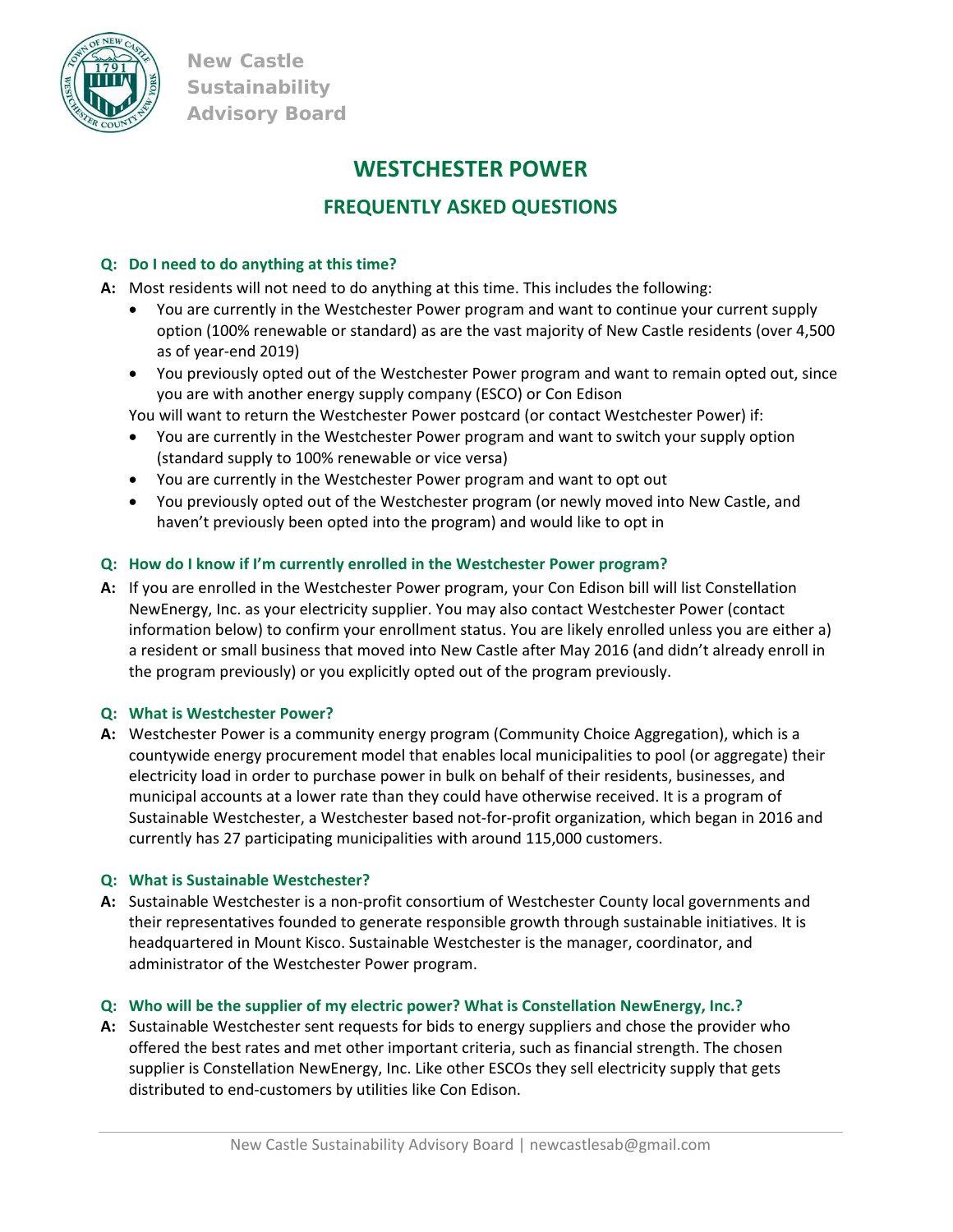### **Q: What are the benefits of the Westchester Power program to me?**

- **A:**
- **PRICE STABILITY:** Westchester Power's electricity supply price is fixed and will not fluctuate on a monthly basis, providing rate protection and insurance compared to supply charges from Con Edison, that fluctuate on a monthly basis. Savings between fixed price and variable options can only be reasonably assessed over the term of the contract, not on a short-term basis. Customers participating in the Westchester Power program saved money over Con Edison supply rates over the first three years of the program, but not over the last 18 months. While electricity traders expect variable power prices to increase significantly over the next several months, the new Westchester Power price will remain fixed for the next eighteen months.
- **CLEAN ENERGY:** What's really exciting is the New Castle default option for electricity is based on 100% renewables provided by local New York based hydroelectric power, so it makes the world a better place while sending a signal to the market that we prefer renewable energy and not fossil fuel or nuclear based energy. Con Edison's supplies are primarily fossil fuel based. As of December 2019, over 4,500 customers in New Castle were participating in the program, almost 99% of whom were using renewable electricity, helping to decrease New Castle's carbon footprint by 16,700 tons per year.
- **COST SAVINGS:** The prices negotiated by Westchester Power are lower than any fixed rate offerings currently available to individual customers from other ESCOs, and 7% lower than the program's current fixed rate for green supply for residents (11% lower for small businesses). See table below for a comparison.
- **SIMPLICITY:** Most residents and small businesses can enjoy the benefits of the program without doing anything. In the absence of Westchester Power, you would have had to navigate the confusing (and sometimes risky) world of ESCOs to fix your supply pricing or secure renewable electricity.
- **CHOICE:** You also have two other choices:
	- o You may opt for a slightly lower cost standard supply option that is powered by fossil fuels and nuclear energy

| Cents/kWh   | 100% Renewable (Green) Supply |             |                  | <b>Standard (Brown) Supply</b> |             |             |
|-------------|-------------------------------|-------------|------------------|--------------------------------|-------------|-------------|
|             | Westchester                   | Westchester | Lowest           | Westchester                    | Westchester | ConEd       |
|             | Power                         | Power       | Comparable       | Power                          | Power       | (Last 12-   |
|             | 2021/2022                     | 2019/2020   | <b>ESCO 2021</b> | 2021/2022                      | 2019/2020   | month avg.) |
| Residential | 7.405                         | 7.959       | 7.800            | 6.749                          | 6.030       | $5.600*$    |
| Commercial  | 7.100                         | 7.959       | N/A              | 6.445                          | 6.030       | $5.290*$    |

 $\circ$  You may opt out of the program at any time, with no termination fee or penalty.

\* Con Ed's variable rate may increase at any time over the next 18 months (as is anticipated by electricity traders)

#### **Q: Why is the Westchester Power fixed rate lower than what I can get as an individual?**

**A:**  When Constellation NewEnergy, Inc. replied to the bid to supply about 115,000 residences and small businesses with electricity, their general and administrative costs (such as their customer acquisition cost) are lower per customer because of the large number of participants, so they are able to pass those savings on to us.

#### **Q: Who will distribute the electricity and service customers?**

**A:**  Con Edison is still responsible for distribution of electricity and billing. They will continue to deliver power, maintain the power lines, and respond to service outages. They are required by law to provide the same customer service to all residents regardless of enrollment in the Westchester Power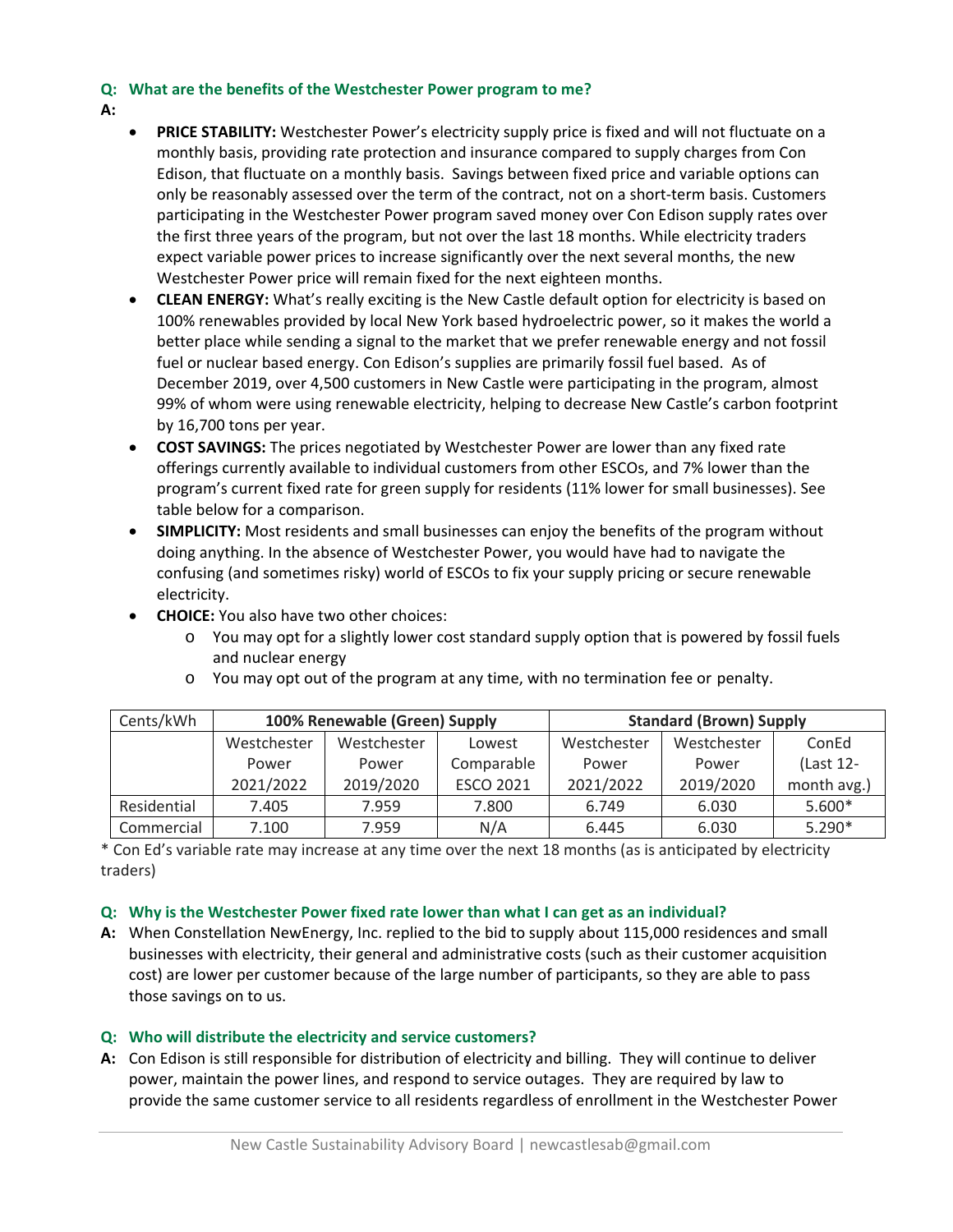program. You will receive only one bill from Con Ed, and on it, you will see separate lines for the electric supply (via Constellation NewEnergy) and electricity delivery (via Con Ed).

### **Q: How will this rate impact my bill?**

A: The bill you receive from Con Edison shows two electricity charges: 1) supply charges, and 2) Con Ed electricity charges (see example to the right). Westchester Power ONLY impacts the supply charges. The Con Ed charges are the cost of delivering the electricity to you on Con Ed's electric lines. Note that both supply and Con Ed electricity charges and their relative proportion on your bill may be different from the example shown depending on how much electricity you use. Given the improved cost under the new Constellation NewEnergy contract, residents and small businesses should see a modest reduction in their costs starting January 2021.

#### **Q: Is Westchester Power an ESCO?**

A: No, Westchester Power is not a commercial endeavor. It's administrator, Sustainable Westchester is a not‐for‐profit organization. They will never cold‐call you and solicit your account information or payment over the phone. These are not low "teaser rates" that get increased without your knowledge, and you will



| <b>TOUT New Charges - Getails start on page 2</b><br>Billing period: Oct 06, 2020 to Nov 04, 2020              |          |  |
|----------------------------------------------------------------------------------------------------------------|----------|--|
|                                                                                                                |          |  |
| <b>Esco electricity supply charges - for 29 days</b>                                                           | \$44.52  |  |
| Con Edison electricity charges                                                                                 | \$90.10  |  |
| Gas charges - for 29 days                                                                                      | \$163.86 |  |
| <b>Total new charges</b>                                                                                       | \$298.48 |  |
| <b>Total amount due</b>                                                                                        | \$298.48 |  |
| Direct Payment Plan - The amount of \$298.48 will be automatically<br>deducted from your bank on Nov 18, 2020. |          |  |

never be asked to sign a contract. Information that is mailed to you by Westchester Power will also include New Castle's municipal seal, so you can be assured it is authentic.

## **Q: I've heard bad stories about people using ESCO's. How do I know Constellation NewEnergy won't be one of them?**

**A:**  As with many industries, there are good companies and some that take advantage of unsuspecting customers. In this case, Constellation NewEnergy was picked after an extensive bidding process. The contract has been reviewed by 27 municipalities and several law firms. Also, Westchester Power has reserved the right for any resident or business to opt‐out at *any time* with no fee or penalty. Finally, Sustainable Westchester, the administrator of the Westchester Power program is a not‐for‐profit organization. This program has been developed with the sole aim of fixing your supply costs, saving you money and providing you with green renewable electricity.

#### **Q: What if I have an existing supply contract with a different ESCO?**

**A:**  If you have established a contract with a different ESCO but now want to enroll in Westchester Power, you may want to check your contract to see if there is a penalty involved with getting out. Then, contact Westchester Power to help you enroll. If you wish to stay with your current ESCO, you don't need to do anything.